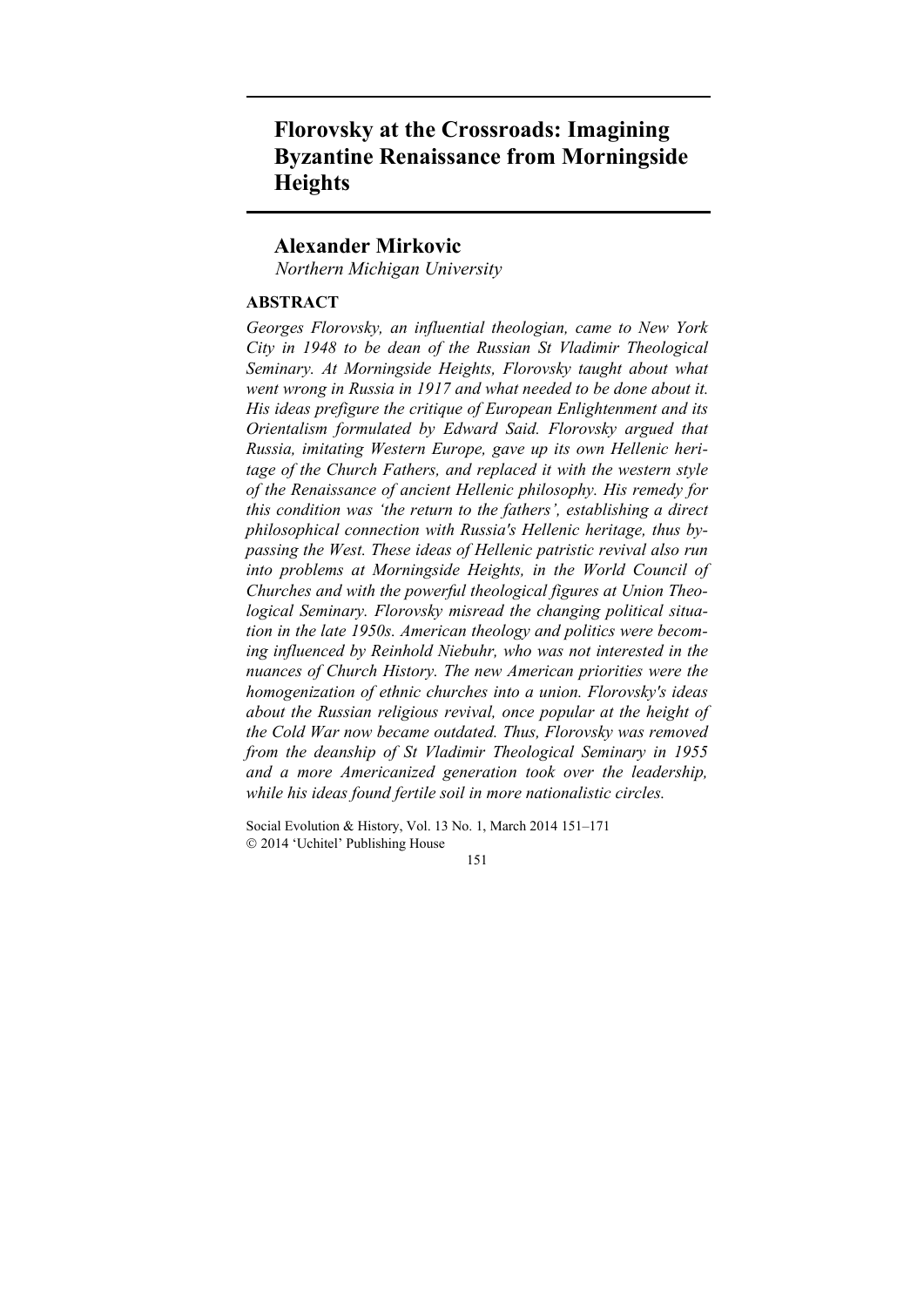Religion is sociologically interesting not because it describes the social order, but because it shapes it. Clifford Geertz (1973: 119)

Georges Florovsky was a conservative Russian thinker of the twentieth-century émigré community. Nearly forgotten today outside of ecclesiastical circles, Florovsky was the leading figure of the Russian Religious Revival that started before the Bolshevik Revolution and continued throughout the twentieth century in the diaspora. Today his ideas implemented by several generations of his disciples wield enormous influence in the Russian Orthodox Church and the post-communist society in general. While not as famous and fashionable in the American conservative circles as Ayn Rand, Florovsky's ideas of ecclesiastical revival contributed considerably to the so-called conservative revolution (Reagan Revolution) in the United States and in the West on the whole. Furthermore, Florovsky's political and religious ideas had a crucial influence on the re-organization and ideological renewal of the Russian Orthodox Church in the post-communist period. It is not an exaggeration to say that post-communist Russia has been shaped by Florovsky's vision of Russia as a revival of the Byzantine Hellenic Empire, a Christian nation different in its historical development from the West. Florovsky developed this vision of new Russia at first and in part in Paris, and more importantly in New York at St. Vladimir Theological Seminary, originally founded at Morningside Heights in 1948. If we want to understand the current resurgence of the Orthodox Church in Russia, its expanding influence on practically every aspect of social life, I believe we need to look at the Russian diaspora that prepared the way for what appears to be almost a magical resurrection of the Russian Orthodox Church in contemporary postcommunist Russia, after seven decades of severe marginalization during the communist period (Alfeyev 1999: 1–2).

Georges Florovsky's visit to New York in 1948 played a special role in his life. It was a turning point. Theophilus, the metropolitan of the Russian Orthodox Church in America invited him from Paris to New York to run and reorganize St. Vladimir Theological Seminary. The seminary was located at Morningside Heights. In those days it was renting a couple of rooms from Union Theological Seminary. At the St. Vladimir Seminary Florovsky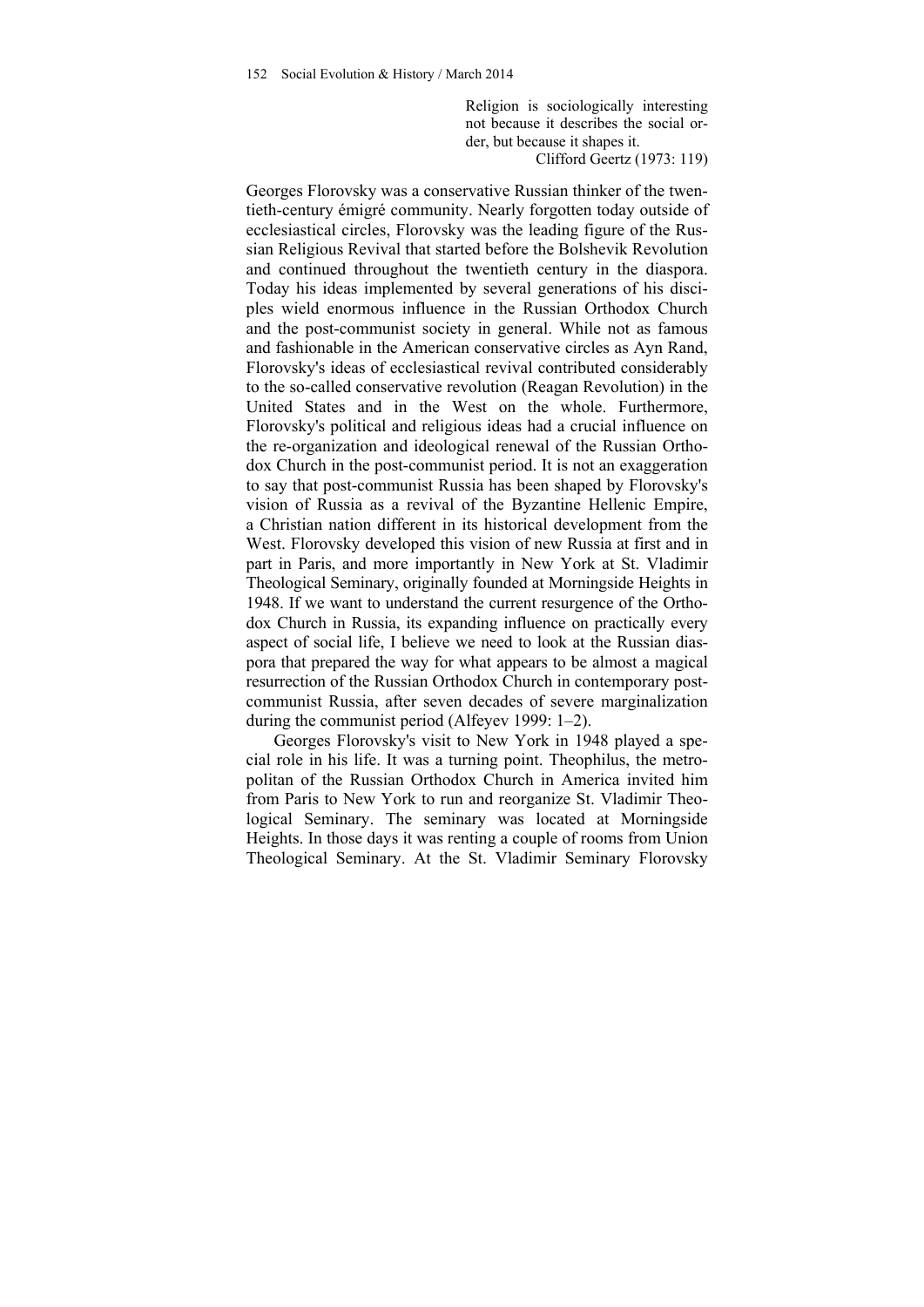was Professor of Church History and the first dean (1948–1955). During that time, Florovsky dreamt of the Russian Renaissance that was to create new Christian Russia after the fall of communism. Florovsky managed not only to run a theological seminary in New York, but also became an active cold warrior. He delivered sermons to the Radio Free Europe and Radio Liberty, which were then broadcasted to Russia. Furthermore, he came into conflict with the emerging eminent American theologian Reinhold Niebuhr, whose views Florovsky found unacceptable. In many ways the years spent in New York were formative for Florovsky, because there he positioned himself in contrast to the liberal European émigrés in Paris and in opposition to the Democratic Party politics in New York. Thus, in this paper I will present these two lines of the conflict of ideas, the one with the older generation of Russian émigrés in Paris, represented by Nikolai Berdyaev, and the other with the Democratic Party policy toward immigrant groups. This policy of gradual merger of all immigrant groups into the American religious mainstream is represented by Reinhold Niebuhr, who is today the favorite theologian of Jimmy Carter, Hillary Clinton, and Barak Obama (Julian 2009).

Let us flash back from New York and first go to Russian émigré community in Paris before World War II. With the publishing of the *Ways of Russian Theology* in Paris in 1937, Florovsky not only believed to have identified the main problem of Russian intellectual history, but also he broke up with the émigré community in Paris over that issue. Claiming that Russia's intellectual wondering through the desert occurred when in the sixteenth and seventeenth centuries Russia broke from the Patristic tradition (Hellenic Christianity of Late Antiquity) and under the influence of the Western Renaissance ideas began to consider its own Byzantine heritage as the 'dark ages'. Accepting the Western Renaissance and secular ideology opened a rift between the Russian elites, which were becoming more and more secular and the Russian people who kept the practice of Hellenic Byzantine Orthodoxy. This rift between the classes in Russia was the cause of the Bolshevik revolution. Once this judgment of the Russian intellectual history had been issued on the pages of the *Ways of Russian Theology*, Florovsky never came back to the diagnosis of the Russian problem of identity, but only worked toward fixing it (Blane 1993: 89). His exact words were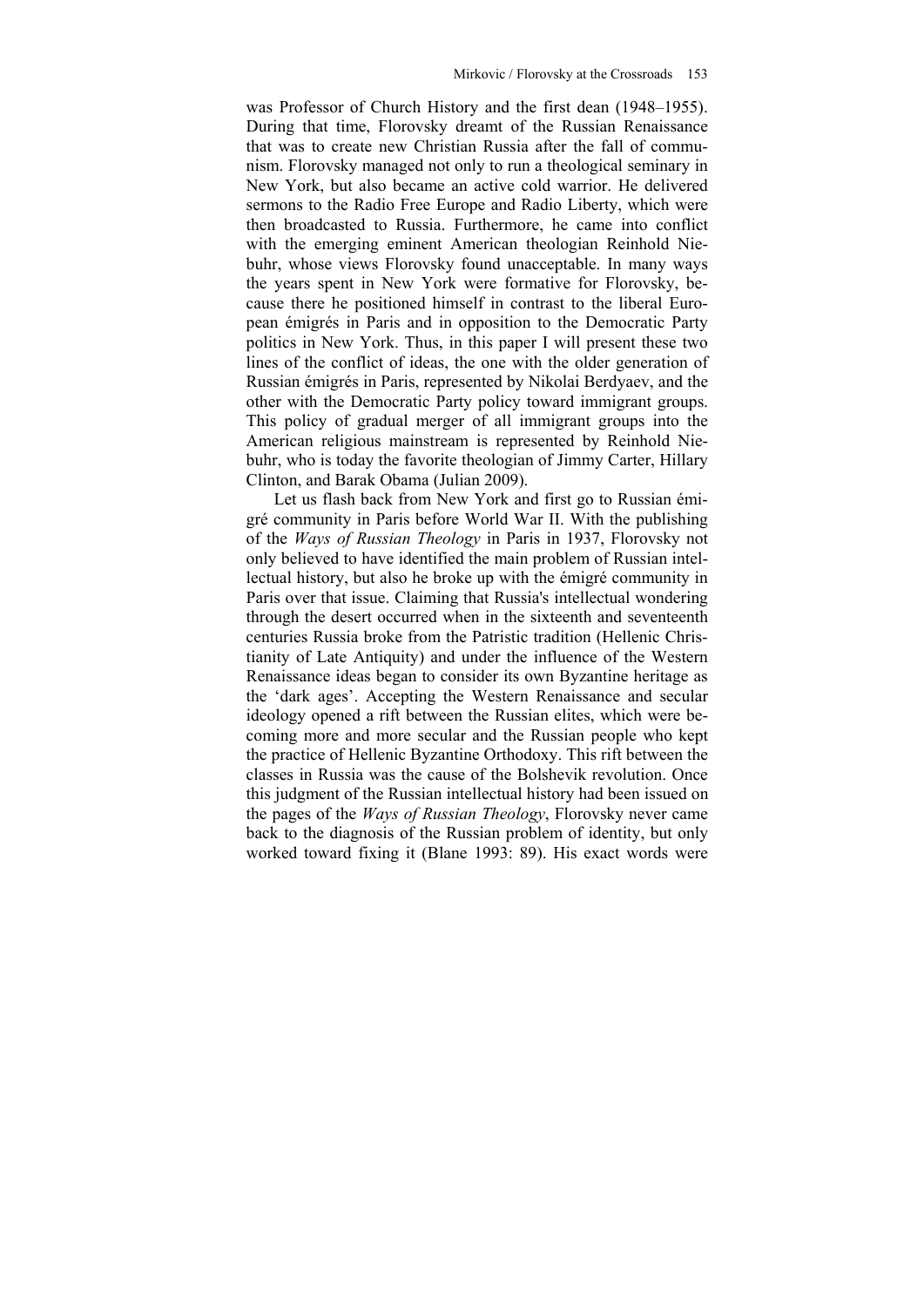'the break from patristics and Byzantinism'. Florovsky came to New York to work on correcting that big Russian mistake (Florovsky 1937: 8). The role of the dean of the newly founded St. Vladimir Theological Seminary fitted perfectly his plans to reconnect Russian culture with the Hellenic Christian thought.

The role of Morningside Heights, a neighborhood situated between the Upper West Side to the south and Harlem to the north, plays an important role in this narrative. As a kind of American Vatican, Morningside Heights contains a large number of institutions closely linked to religious and political life during Florovsky's tenure as the dean (1948–1955). First, there was the World Council of Churches, in 1946 known as Church World Service and subsequently as the Interchurch Center, located at 475 Riverside Drive and West  $120<sup>th</sup>$  Street. It was an ecumenical institution with which Florovsky was deeply involved. In addition, Morningside Heights could be seen as a symbolic center of American Protestant religious life, with Union Theological Seminary, Jewish Theological Seminary, New York Theological Seminary, the interdenominational Riverside Church, and finally, nearby and the largest church in America, the Episcopalian (Anglican) church of St. John the Divine.

Florovsky came to New York in no small part on account of his activities in the ecumenical movement and thus it is not surprising that he ended at Morningside Heights. His understanding of Russian Orthodoxy was very well received through his contacts with the Anglican Church in the period between the wars. First contacts with the English speaking world for Florovsky occurred through the ecumenical society of St. Alban and St. Sergius, a Russian-English club founded in 1928, which fostered the mystical leanings of high church Anglicans and the numerous Russian religious refugees. During these first meetings it became obvious that the English speaking members of the society clearly preferred Florovsky over other members of the Russian diaspora, due to his knowledge of the Bible and the Church tradition. Nikolai Berdyaev and Father Sergei Bulgakov, whose approach to Christianity was rooted more in the German idealistic tradition, were not so appealing to the Anglicans. Florovsky writes, 'Father Bulgakov completely ignored the whole Biblical aspect, which was so important to the Anglicans' (Blane 1993: 64). These differences between the Parisian circle of Russian émigrés and Florovsky became more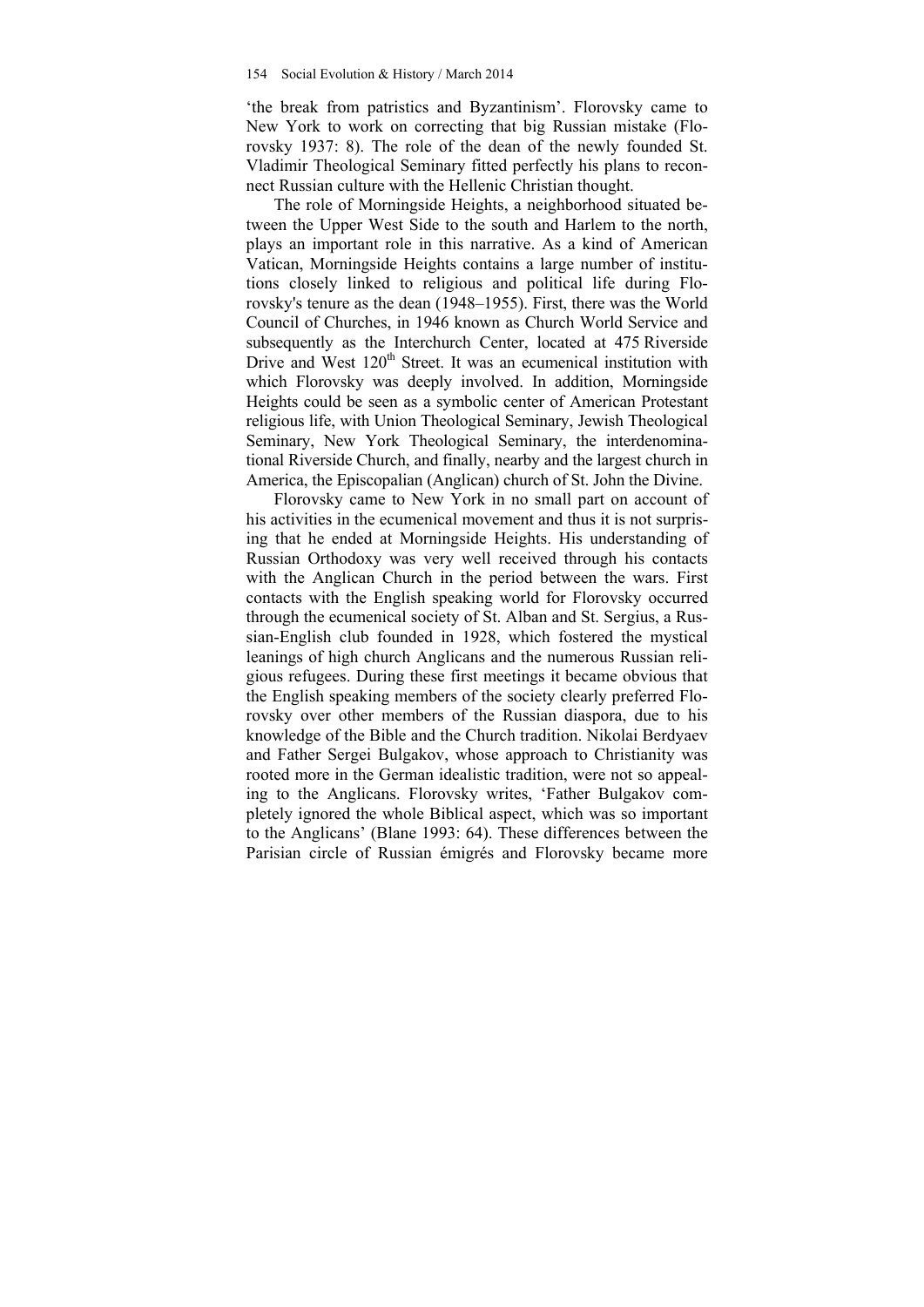apparent in New York. Florovsky intellectually matured in the Orthodox religious circles of Paris, he was a friend of Nicolai Berdyaev and Sergei Bulgakov. Yet, his vision of Russia and of new Russia rising out of the revival of Hellenic religious thought matured only in New York, at Morningside Heights.

Florovsky came to New York at the beginning of the Cold War in 1948. While fully engaged in the intellectual movements of the twentieth century, and an unambiguous Cold Warrior, a cardcarrying member of the Republican Party, Florovsky was also a person who decades before Michel Foucault and Edward Said formulated his critique of the European and Russian Enlightenment program and clearly understood Western prejudices in dealing with Russia and the Orient in general. Florovsky was similar to many neo-conservative thinkers, who incorporated a good deal of their experience with liberal thought in the service of the conservative cause. But, as we shall see, Florovsky was not a reactionary. In Paris Florovsky saw himself as somewhat of a liberal, but he slid into more conservative position through his experience in the United States.

The ecumenical relations in the American context are burdened with ethnic and immigrant issues and many cultural prejudices existing under the surface of the multicultural society. In particular, the relations between the West and Russia are laden with the heritage of Orientalism, a heritage of patronizing attitude of the West toward the East, in this case, Russia. Orientalism involves two particular, seemingly contradictory strategies, the one is the excessive praise and admiration of the East, the other involves the uncritical loathing of the East. In both cases, it is important to notice that the East is never treated as an equal, but as the other, made necessarily inferior by this rhetorical strategy. These attitudes play an important role in our story, especially because during the Cold War Russia became the ultimate other.

Turbulent relations between the West and Russia have left many bruised egos and led to many misleading statements. Western Orientalism (in reality a form of racism) towards Russia dominated this discourse since the Russian Enlightenment of Peter the Great. Erich Auerbach, for example, writes,

Russian coming to terms with European civilization… was significant not only for Russia. However confused and ama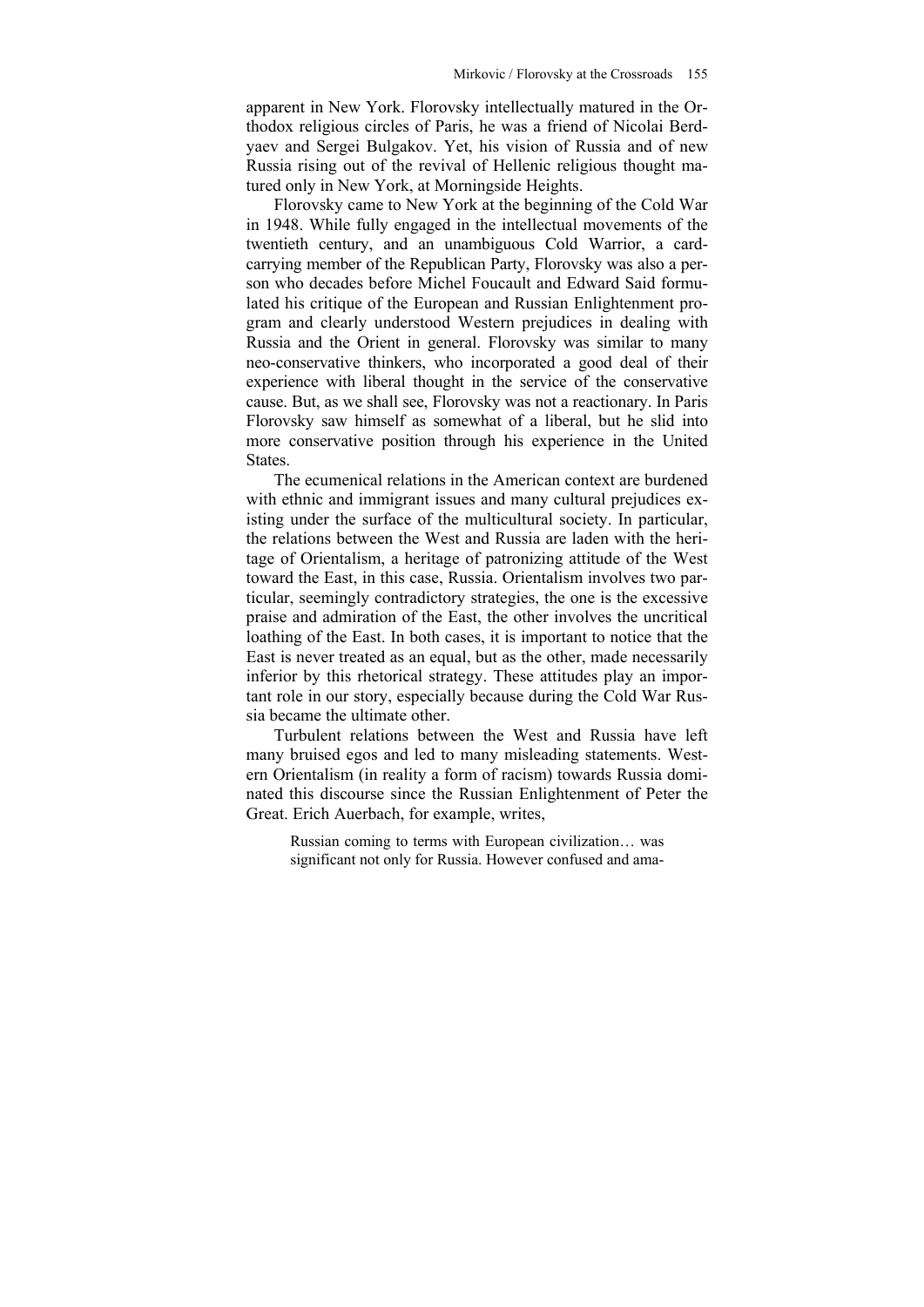teurish a process it often was, however much it was impaired by inadequate information, false perspective, by prejudice and passion, there was at work in it an extremely sure instinct for the things that were unsound and critical in Europe (Auerbach 2003: 524).

Georges Florovsky disliked these kinds of statements which, while seemingly appreciating the Russian contribution to the West, unflatteringly placed Russia in the position of a pupil and the West in the position of a teacher, who by virtues of the teacher's superior understanding of the human condition, has the perpetual right to evaluate the work of the Russians.

During the first part of his life in exile (1920–1948), which he spent in Europe, Father Georges Florovsky received a relatively cool treatment from other leaders of the Russian Religious Revival in exile. By Russian Religious Revival I mean here the liberal revival movement before the Bolshevik Revolution in 1917, which, among other things, re-introduced the office of the Patriarch. The office was abolished by Peter the Great in 1721. Many members of this revival movement were Christian Socialist deputies in the Russian Duma, such as Sergei Bulgakov. The movement was opposed by the conservative higher clergy, led by metropolitan Anthony Khrapovitsky. The term itself, Russian Religious Revival, was coined by Nikolai Berdyaev, one of the main figures of the movement. This cool treatment of Florovsky in early exile happened for many reasons, but primarily because the émigré community in Paris and in Europe between the wars consisted of people who were born in Russia and whose identity was not tied to the West. Florovsky grew up in Russia, but left it at a fairly young age. As Florovsky was advancing as a scholar and a priest, he came into conflict with the leader of the Russian émigré community. His publication of the *Ways of Russian Theology* alienated him from Nikolai Berdyaev and this is a welldocumented public controversy.

There were other controversies. In 1934–1936, Florovsky was a participant, one of the judges, in the heresy trial of the 'sophiology' of Sergei Bulgakov, which proved fatal for their friendship and to his status in St. Sergei Theological Institute in Paris, a Russian émigré institution. The heresy trial was decisive in alienating Florovsky from the Russian émigré community in Paris. Sergei Bulgakov was already condemned both by the Russian Patriarchate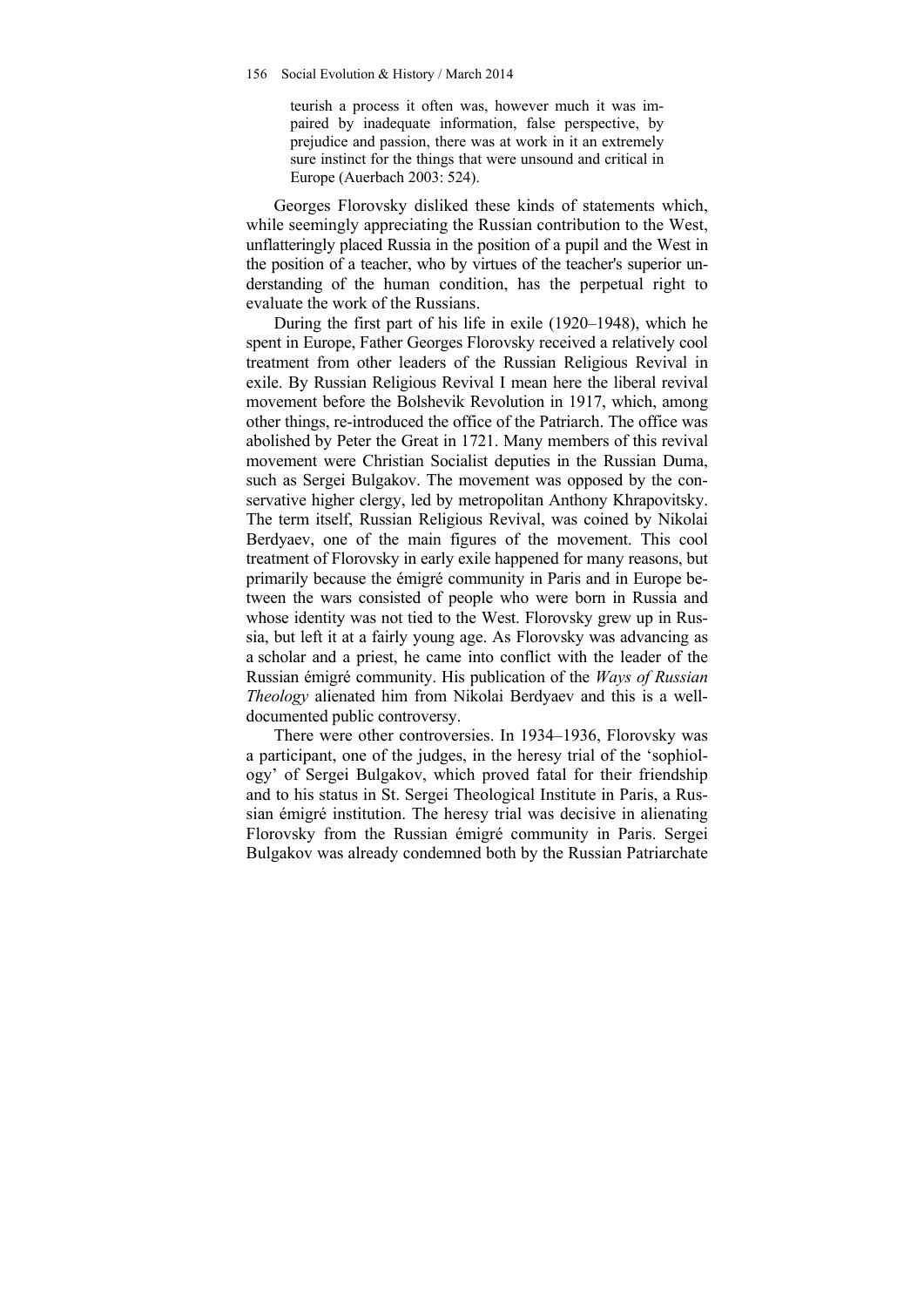(Red Russian Church) and by the White Russian Church in exile in the Kingdom of Yugoslavia. When Father Florovsky agreed to be a member of the theological commission, appointed by his own jurisdiction, the Ecumenical Patriarchate in Constantinople, and agreed that Bulgakov's teaching contained 'serious errors', his fate among the Russians in Paris was sealed. The decision of the commission reads as follows, 'The teaching of Professor and Archpriest S. N. Bulgakov – which, by its peculiar and arbitrary (Sophian) interpretation, often distorts the dogmas of the Orthodox faith, which in some of its points directly repeats false teachings already condemned by conciliar decisions of the Church...' (Moscow Patriarchate 1935). Father Bulgakov was forced to recant. Berdyaev was not a cleric and could not be disciplined in that way, but the atmosphere of witch-hunt was created and the friendship between Berdyaev and Florovsky was gone. In turn, father Florovsky decided to leave Paris. He first spent the war years in Yugoslavia, then running in front of the Soviet troops gradually liberating Eastern Europe, he ended back again in France and from there came to New York, in particular to Morningside Heights in 1948.

Whereas the heresy trial of Father Bulgakov opened the rift, it was the writing of the *Ways of Russian Theology* that cemented the fissure between Florovsky, on the one hand, and Berdayev and the older generation of Russian émigrés, on the other hand. In the *Ways* Florovsky made the analysis of the problem of the many 'whys' of the Bolshevik Revolution and in his writings never again returned to the question of what led to the revolution (Pipes 1995: 3–4). At Morningside Heights and in America in general, Florovsky worked to fix the problem, but no longer wondered about why the Russian intellectual development led to the Bolshevik Revolution. Florovsky's argument as to why there were so many wrong turns in the Russian intellectual tradition that caused the Bolshevik revolution is basically nationalistic. Russia needs to be rooted in its own heritage; otherwise, it is on the wrong path. Later on Florovsky would discover that the heritage of Hellenic Orthodoxy was the true heritage of Russia. As a philosopher Berdyaev could not understand this nationalistic argument. For Berdyaev philosophy was not a national discipline. It could have national flavors, but it is essentially ecumenical and international. In fact, one could argue that in *The Russian Idea*, Berdyaev argued that Russian messianic nationalist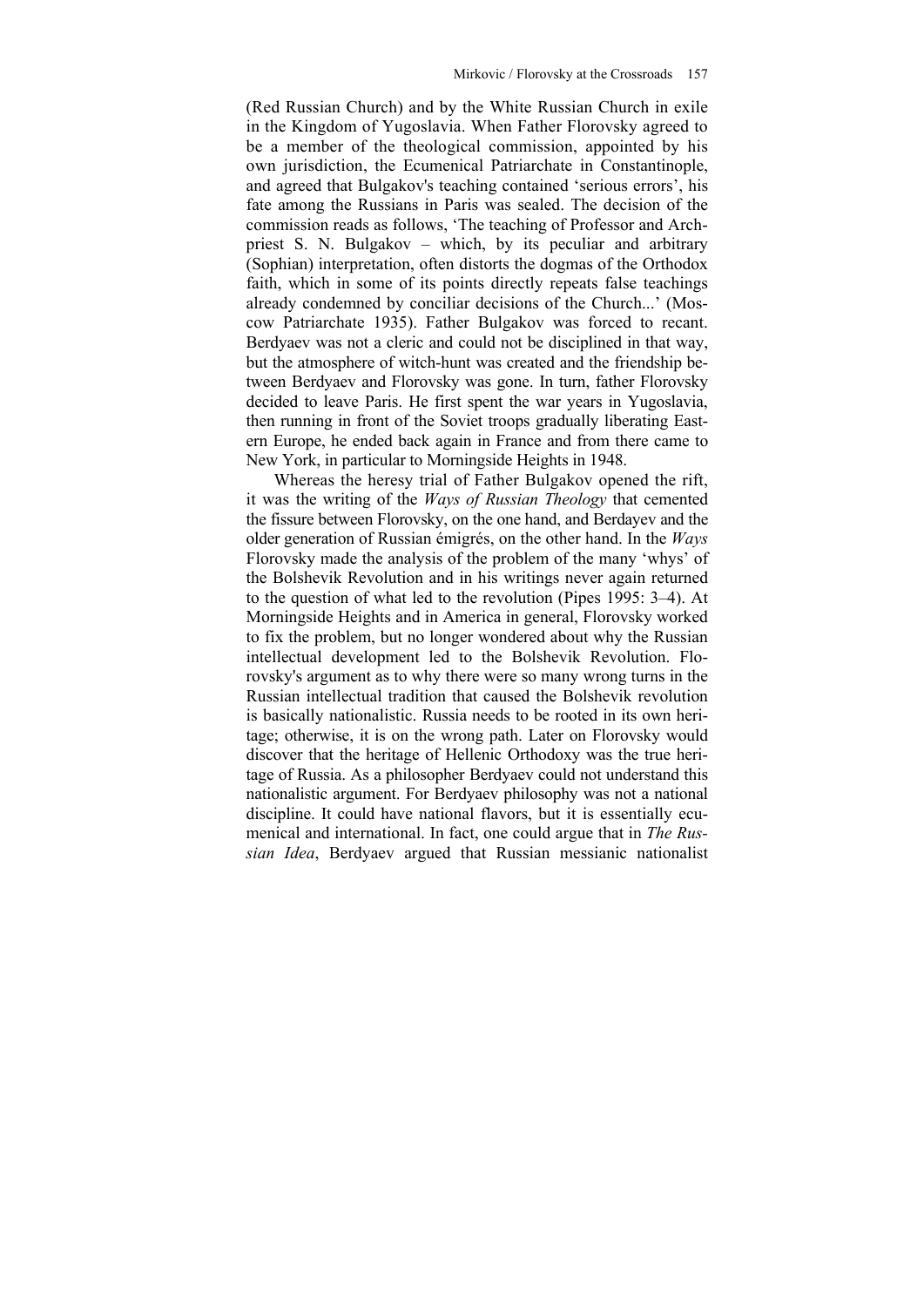ideas, from the Third Rome to the Third International, were actually aberrations, errors against true philosophy and existentialist Christianity which Berdyaev believed in (Berdyaev 1948: 129). According to Berdyaev, Russia's mistake was the obsession with great, imperialist, internationalist, and messianic ideas. We would say today, Russia would have been better off building a civic society instead of an imperial program.

Thus in 1948, after the interlude of World War II, Father Florovsky arrived in New York with a dream in his mind. This dream was, on the one hand, an example of Russian nationalism exemplified by old sentiments dating back to the times of Ivan III, right after the liberation from the Mongol Yoke. These sentiments presented Russia as the Third Rome, the heir of Byzantium. Florovsky's dream made a close fit with the U.S. foreign and domestic policy during the Cold War, which wanted to see Christian Russia in place of the atheist Soviet Union, and wanted to see Russian Americans loyal to that anti-Communist idea. It should not be forgotten that Florovsky arrived in New York only a year after the annunciation of the Truman Doctrine, and after being rejected by the liberal wing of the Parisian émigré community. That dream of the Russian Christian Renaissance, which, interestingly enough, came about in the post communist Russia, was not only to define the Orthodox Church, but also to redefine how the Russians see and define themselves in relationships to the West. This dream also helped define the Orthodox Community in the United States, which Florovsky saw as the last bastion of religion in the world. Florovsky's programmatic statement was delivered at a conference of Russian Orthodox Clubs in Philadelphia in September of 1949, just a year after his arrival (Blane 1993: 93). Two main points were, first, the claim that Orthodoxy is not a national, but an international, ecumenical, a Catholic Church. (In the original Greek the word 'Catholic' means universal or literally, for all.) Secondly, he predicted that America might become the only country where freedom of religion is preserved, while 'it is quite possible that this freedom will be lost on the whole European continent in the next generation'. These were new views, which the Russian émigré community has not previously seen.

Florovsky's conflict with the older generation of émigré leaders, such as Berdyaev and Bulgakov, was not personal in nature, even though the large egos had exchanged some harsh words (Berdyaev 1937: 53–65). Florovsky believed that what was at stake in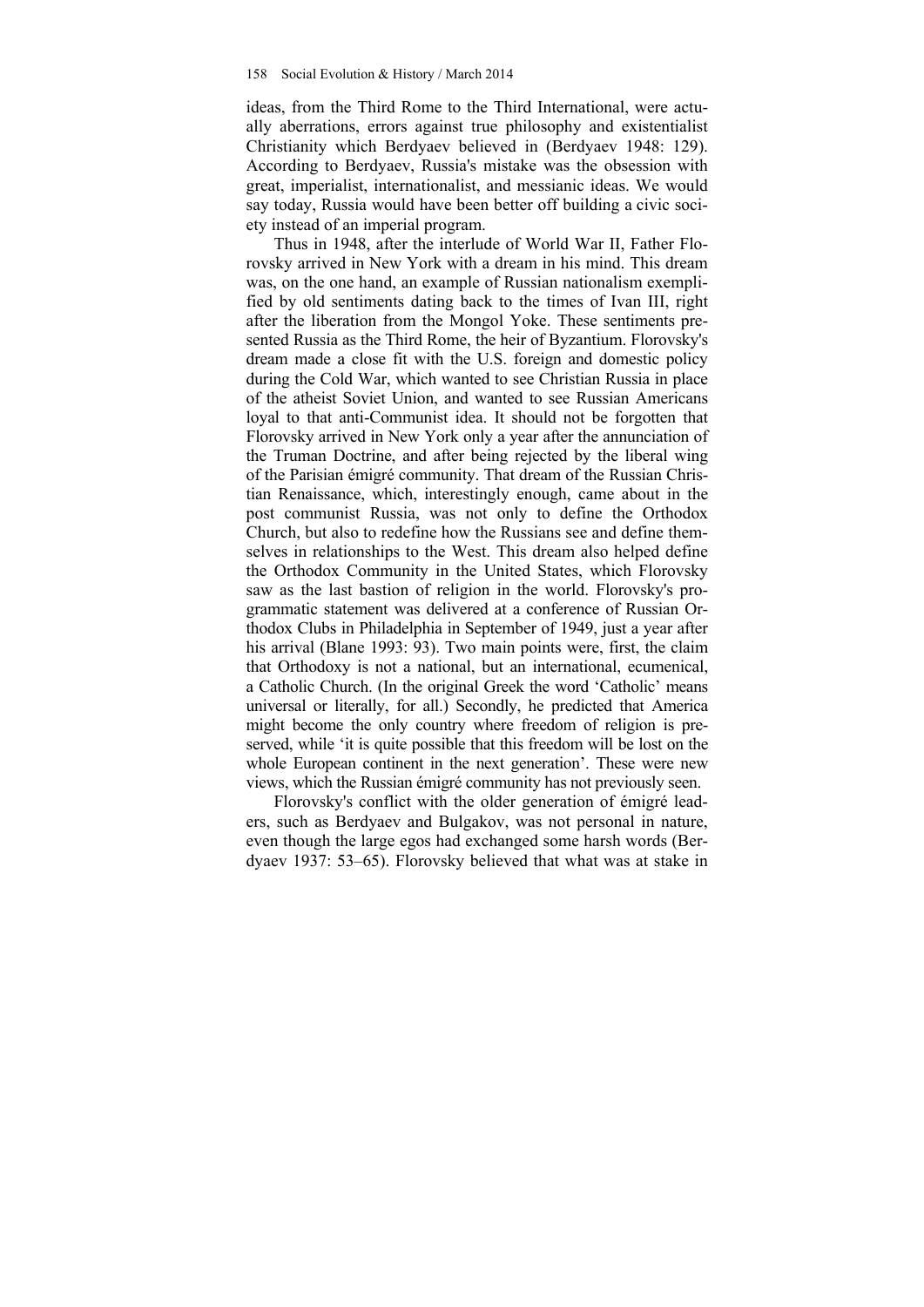these debates of the Russian émigré community were the future of the Orthodox Church and the future of Russia after communism. Berdyaev and Bulgakov were men from the past, people still wage battles which they inherited from the Imperial Russia. All those battles between the liberals and conservatives in and around the Church are now irrelevant ('now' here means after the Bolshevik Revolution). Florovsky was probably the first in the émigré community to start looking toward the future, trying to determine what went wrong in Russia that led to the victory of the Bolsheviks and what will become Russian national ideology once the Bolsheviks are gone. With the help of his many disciples, Florovsky won this battle for the Russian Orthodox identity, both in the West and eventually in Russia.

Florovsky was aware that he represented a new generation of thinkers, the next generation after the Russian Religious Revival of the early 1900s. Florovsky writes that Bulgakov as well as Berdyaev 'belonged to the generation responsible for the so-called religious renaissance (of the early twentieth century). I was a youngster when it was going on... They could never forget this renaissance, for them it was basic and decisive' (cited in Blane 1993: 61). This observation is very accurate. The members of the Russian Religious Renaissance were all on the left of the political spectrum. Before World War I, they grew up and fought the conservative hierarchy and the ideology of the Imperial Church, as exemplified by the work of the conservative chief procurator of the Holy Synod, Konstantin Pobedonostsev, who was forced finally out of politics in the changed atmosphere after the Russian Democratic Revolution in 1905. For Berdyaev, Bulgakov, and others who constituted the Russian Religious Renaissance, this short Russian liberal summer, from 1905 to 1917, was the culmination of their life's work. Florovsky was a man who matured as an intellectual only after the Bolshevik Revolution, in particular in exile. This change of generations was not only characteristic of Russia. Similar change happened in Germany, where the nineteenth century tradition of liberal theology was replaced, after the appearance of Karl Barth, with a much more conservative dialectical and neoorthodox theology. There is a reason why people of the time called World War I, the Great War. The war and revolution changed everything.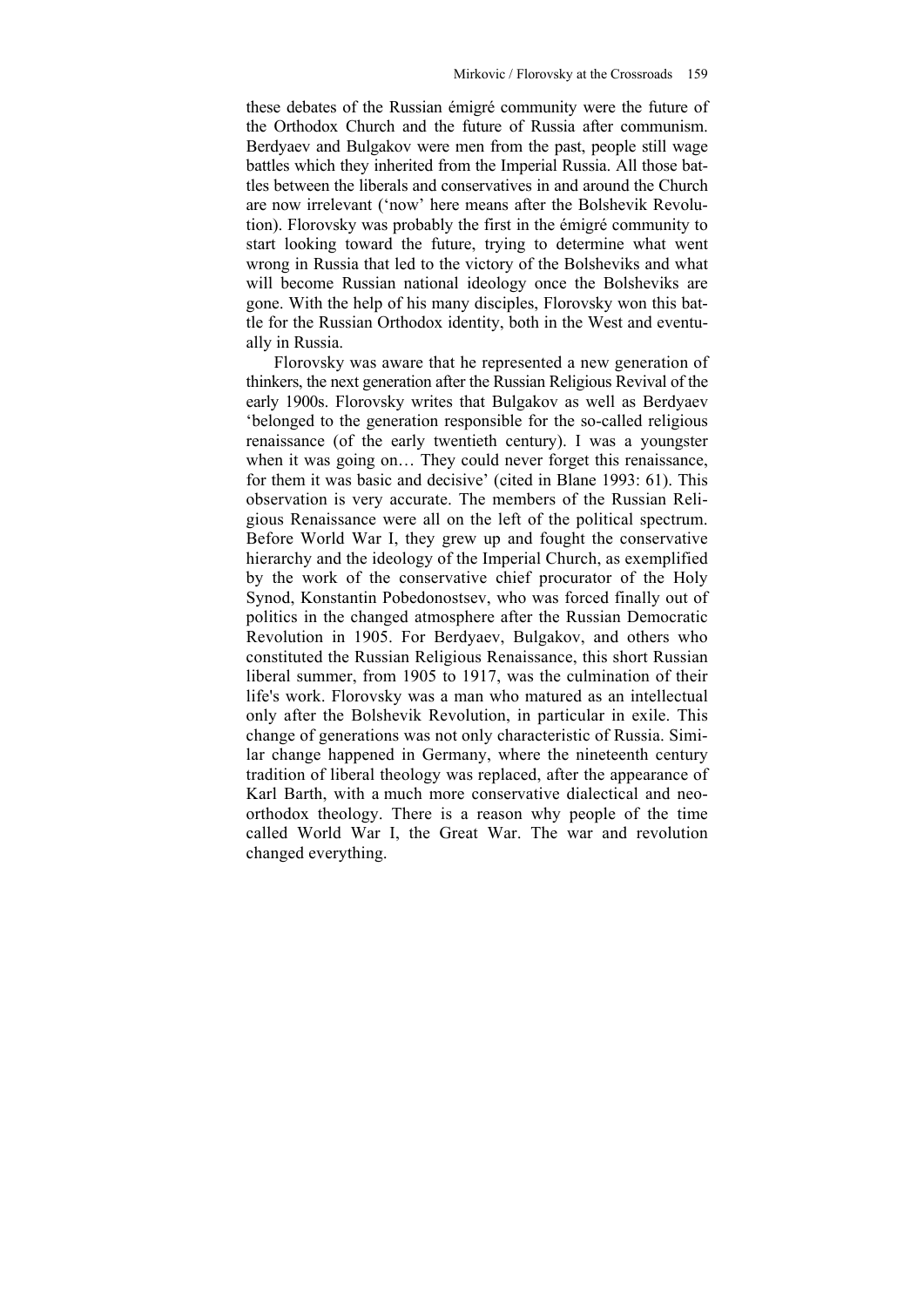The strength and the ultimate success of Florovsky's vision lies in his understanding of the relations between Russia and the West. By ultimate success of Florovsky's vision I mean the fact that the post-communist Russian Orthodox Church has been revived largely by his vision and by the work of his followers. Unlike Berdyaev or Bulgakov, Florovsky was primarily a historian, and I would argue, a historian who developed his own critique of Western Orientalism long before Edward Said's analysis of its historical development. Florovsky believed that he had discovered the ways in which the West had 'stolen' the mantle of the Roman heritage from Russia. This had happened with the malicious invention of the term Byzantine for the ancient Greek and Roman heritage by which the West ensures its own direct line to Greco-Roman antiquity and ultimately to the sources of Christianity. This is quite true; Byzantium never really existed; the Byzantines always considered themselves as Romans. It was the German Renaissance scholar, Hieronymus Wolf (1516–1580), who invented the word 'Byzantine'. Furthermore, with the help of many Russians, who much like Berdyaev or Bulgakov, embraced one or the other kind of the Western style philosophy, that theft of cultural property has been perpetuated to this day. The word 'theft' is mine. Florovsky was much more conciliatory at least in his writings. He emphasized that the past is always an interpretation, a reconstruction, and that such a reconstruction can only be achieved through a certain interpretative framework. 'True inquiry is prejudiced from the very start'. Here Florovsky quotes Marc Bloch in support of this thesis, 'every historic research presupposed that the inquiry has a direction at the very first step' (Florovsky 1974: 36–37). It was in the works of Foucault and Said that his 'direction' was clearly defined. Thus, for Florovsky the Renaissance is the crucial period, because it was during the Western Renaissance and by means of the Moscow Baroque, which was the Renaissance's importation into Russia, that the Russians were convinced to forget their relations with Constantinople and the Hellenic heritage (*Idem* 1937: 189).

These Florovsky's ideas were not just a recycling of the old ideas of the nineteenth-century *Narodnik*s or the twentieth-century Eurasians, who were numerous among the Russian émigrés. The Eurasians, such as Nikolai Trubetzkoy and Dimitri Mirsky, believed that Russia is not and has never been part of the West.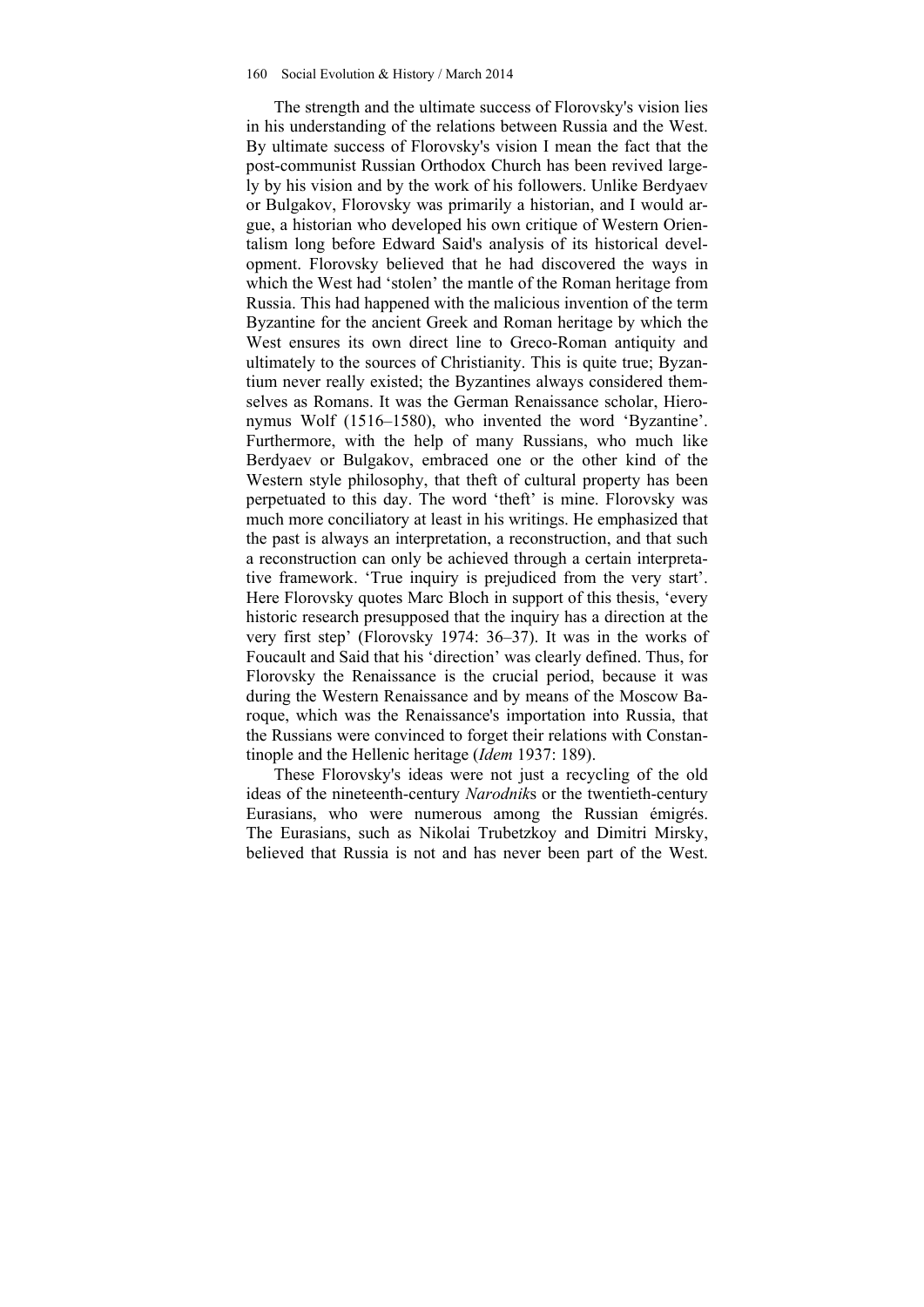Thus, Russia needed to develop its own Asian identity. In his comments on the Eurasians, Florovsky said that they 'raise the right questions, but offer wrong answers' (quoted in Blane 1993: 38–39). This was a very sophisticated analysis of the anti-western discourse in Russia. In other words, if you are opposed to something, that very something that you oppose still defines who you are. Florovsky clearly understood the master-slave dialectics of Hegel. A slave can be held in bondage by the forced obedience as well as by the uncontrollable hatred of the master. Similarly, the Eurasians were still defined by the West, because of their uncontrolled anger towards the West and thereby they defined Russia again in Western terms.

In contrast to the Eurasians, who saw the future of Russia in Tibet and China, Florovsky called for a 'return to Hellenism'. This is a little-studied aspect of Florovsky's thought. He is often credited with the call to 'return to fathers (patristic revival)', but this is just a partial understanding of the radical nature of Florovsky's main idea (Florovsky 1961: 165–176). What Florovsky wanted was not to create a new identity for Russia, like the Eurasians desired. Russia and the Orthodox Church already have a Roman (Hellenic) identity, which had been stolen from it by the West through a process that began with the Renaissance and continued to this day. John Romanides, Florovsky's student, put it together rudely but very succinctly: the story of the West and Russia is not a story of continued rivalry between the Latin West and the Hellenic East. There is no West, says Romanides. The conflict is between the Romans and their heirs, the Orthodox nations, and the Franks and other barbarians (Romanides 1981: 7). This is the summary of Florovsky's ideas by Romanides, who defined the conflict practically in racial terms. Florovsky put it this way, 'the Eastern Church is in an unparalleled position… Her voice is not merely voice of the Christian East, but a voice of Christian antiquity'.

Florovsky was clearly ahead of his time with respect to the issues of Orientalism, Byzantine history and its relations to Russia, because he saw how the West appropriated for itself this ownership of antiquity, including the Christian antiquity. He saw the process that began with Gibbon which involved the two steps move. The first step was the condemnation of the Orthodox and, by extension, Russian tradition of Late Antiquity. This was done by Gibbon, Voltaire and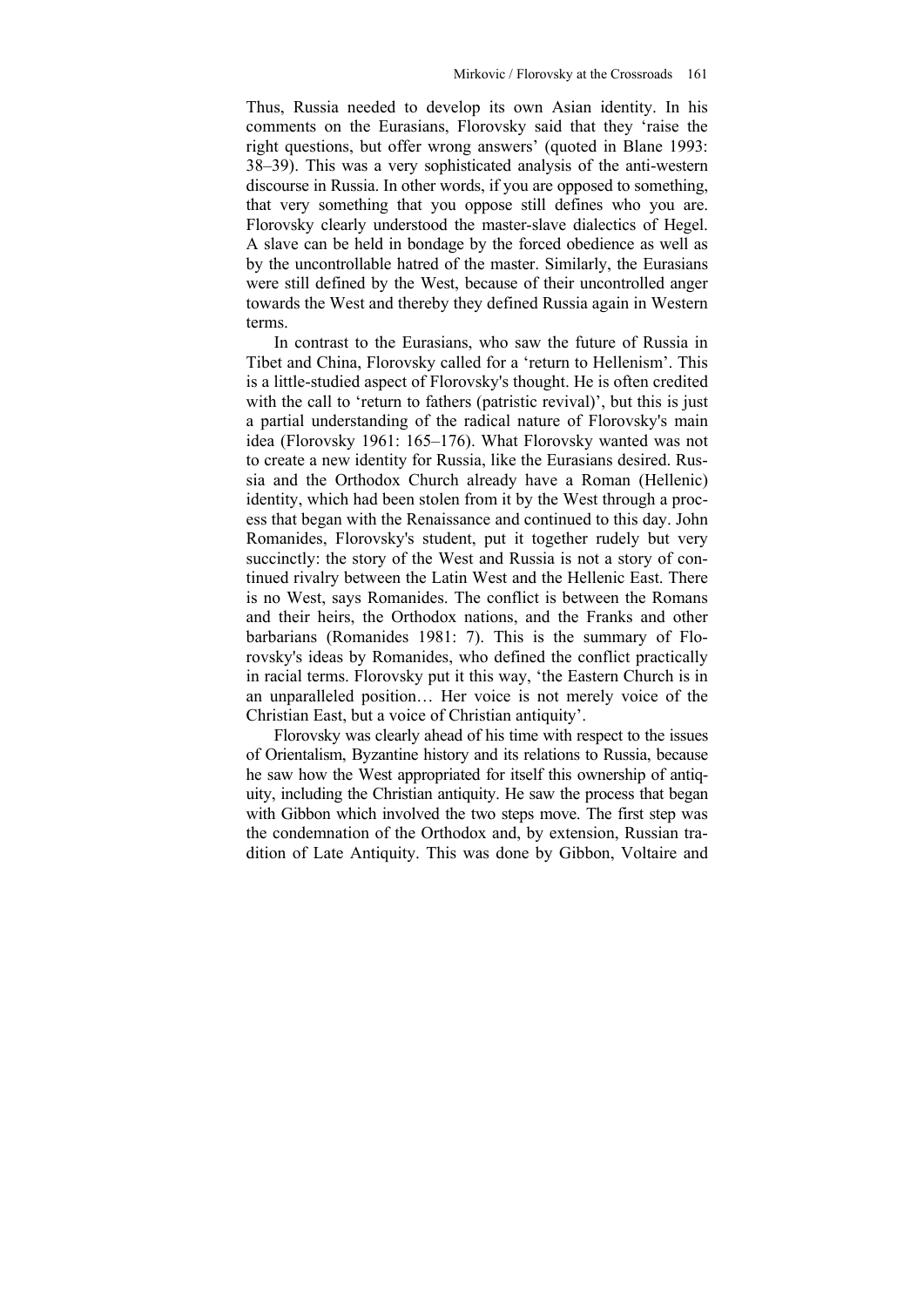many other liberal thinkers of the Enlightenment. In his *Ways of Russian Theology* he described how those ideas of the Enlightenment advocated by Gibbon (1735–1794) came to Russia. Once this connection between Russia and Hellenic thought had been severed, the second step came. That was the idea that had been developed during the Renaissance, but had flourished in the era of the Grand Tours and into the Romantic (Orientalizing) period, which defined the West (not the East) as the product of the revival of the Greek Classical tradition.

By this two-step approach Russia was severed from the Classical (Hellenic) tradition and relegated to the margins of Europe. That is why Florovsky advocated the neo-patristic approach and called for the return to Church Fathers. The Church Fathers, who were all steeped not only in the Christian religion but also were well versed in the Hellenic philosophical tradition, could and would bring Russia back to its roots. He believed in Greek Fathers and Late Roman Empire long before it became fashionable to argue for a reconsideration of Late Antiquity. In the 1970s, Peter Brown and other members of the Late Antiquity movement rebelled against the prevailing Gibbon's assessment of Eastern Roman Empire as a society in perpetual decline, a state that was in the process of dying out for over thousand years (Brown 1971: 7–9). Florovsky would have approved this revisionism.

Berdyaev was absolutely correct to assume that Florovsky, while putting on his priestly cassock, also became a political conservative. This political conservativism was not anti-Western, as Berdyaev believed. Florovsky was not opposed to Western ideas *per se*, but he was opposed to the false claims that the West introduced philosophy to Russia. He clearly understood that these Western ideas, while praiseworthy in and of themselves, contained a Trojan horse, and that was the idea that the Roman tradition of Late Antiquity, which was the intellectual foundation of the Orthodox Church, was a way of thinking that represented an intellectual decline and that was pejoratively called Byzantine.

Florovsky also understood the second step in the process by which the West appropriated or 'stole' the Hellenic Late Antiquity from the Orthodox. The first step was the labeling of the era of Church Fathers as the era of decline. The second step was the idea that the flowering of the ancient Hellenic culture, after the decline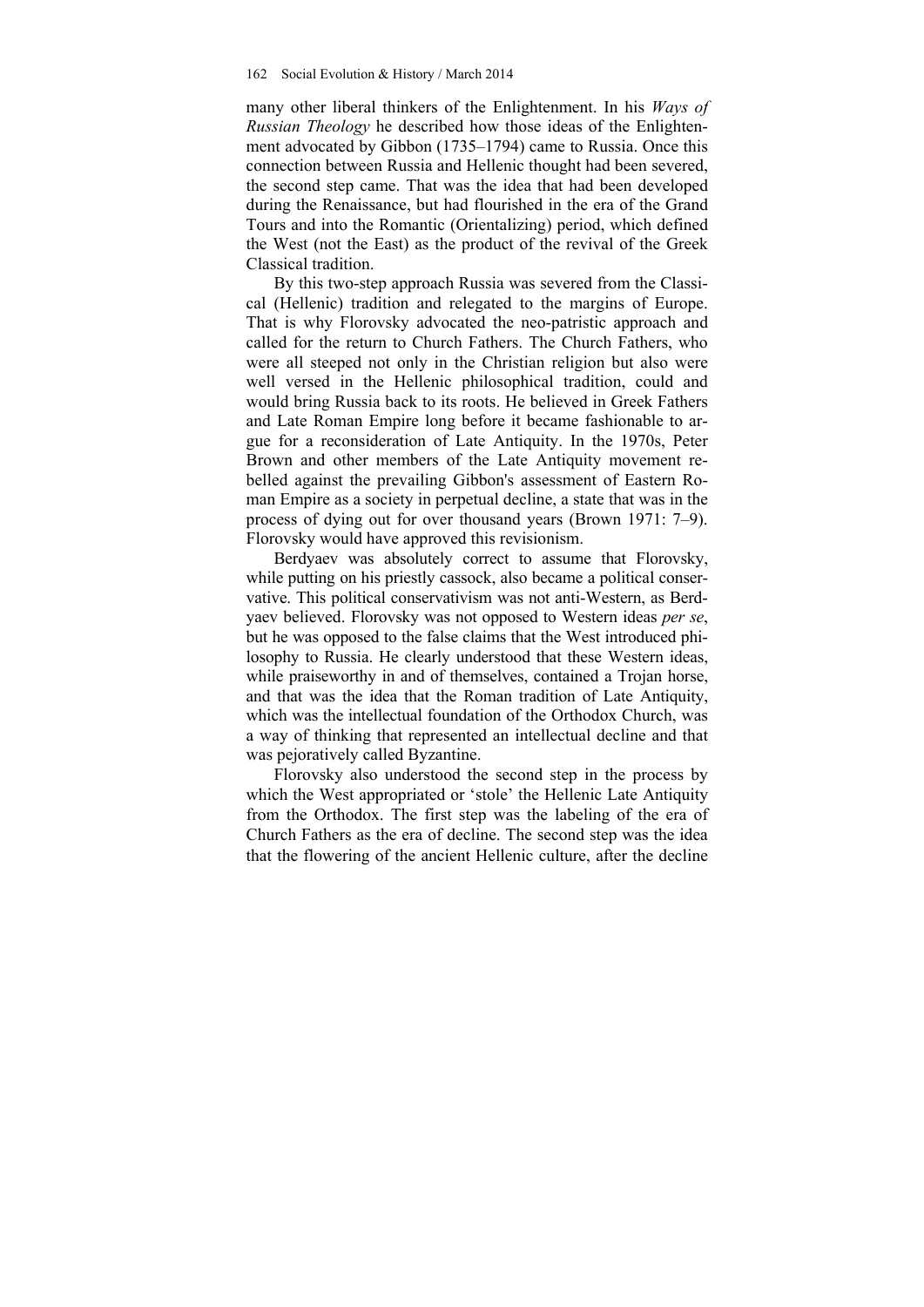of the Dark Ages, was fully restored only through the Western Renaissance and the Classicism of the Enlightenment. In other words, the Ariadne's thread, which begins with the classical Hellenic schools, peripatetic, the skeptic, the stoic, was taken away from Plotinus, Gregory of Nazianz, the Cappadocian Fathers, and moved to the West, to the Platonic Academy of Florence, and the English Public Schools with their classical curriculum. This is how Florovsky understood the Grand Tour of the English aristocracy, as an attempt to take the Hellenic heritage away from Russia, where it naturally belongs, and to appropriate it for England and for the West in general. Florovsky saw the underside of the European Renaissance and the Enlightenment that has not been noticed up until recently. As the crusaders plundered Constantinople in 1204 and took its relics to the west, in order to claim the mantle of apostolicity and antiquity, so have the thinkers of the Enlightenment, such as Gibbon, first degraded the continuity of the Hellenic heritage and appropriated it for the West. For Florovsky this was an obvious historical spoliation, the intentional hiding of historical evidence for the benefit of the Western superiority. One has to wait till the appearance of Foucault and Said to encounter such a penetrating critique of the Enlightenment and the Western tradition.

At first glance it might seem that Florovsky's understanding of what constituted the genuine Orthodox tradition was much more anti-Western than what was the real Orthodoxy in Bulgakov's or Berdyaev's considerations. After all, Bulgakov worked within the tradition of German Idealism and Berdyaev is often called the Russian existentialist. But the West seems to have preferred Florovsky's definition of Russian Orthodoxy even though Florovsky called for an expulsion of the Western influence from Russian Theology and a return to its Hellenic roots. Berdyaev could hardly understand this, since he saw himself as a guardian of progressive Western ideas in Russia and an opponent of religious conservatism and obscurantism. Berdyaev believed that when Florovsky started wearing his priestly cassock, he simultaneously abandoned the progressive tradition in Russia. Berdyaev could not understand why the West would prefer Florovsky's more conservative vision over his own more liberal vision for Russia. There is good evidence that such preference in favor of Florovsky and his more con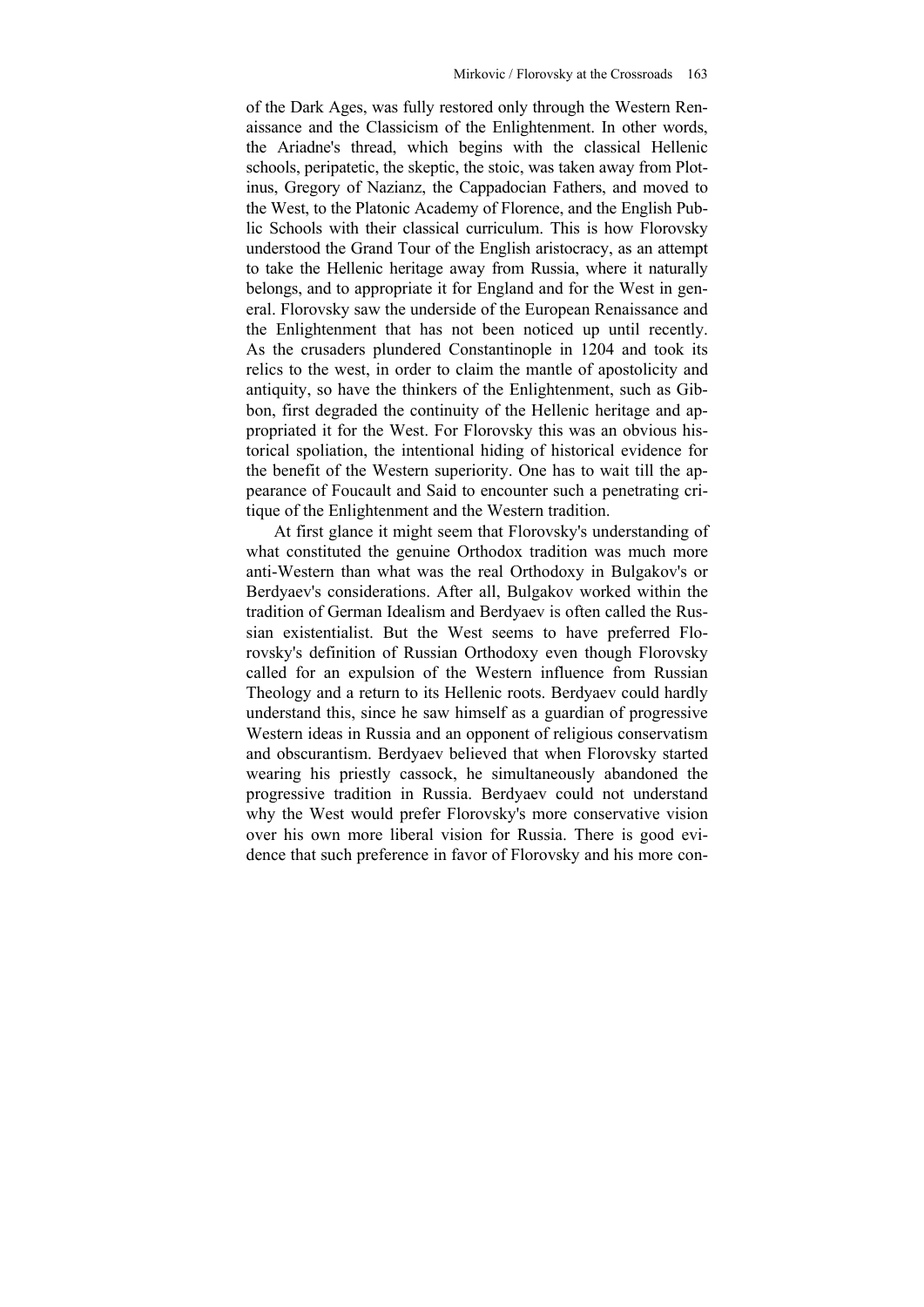servative vision already existed in Europe, and it was only enhanced once Florovsky crossed the Atlantic.

There are several reasons for this Western preference for the conservative self-definition of Russian Orthodoxy. Most importantly, after World War I, the West and Protestant theology in particular were in the middle of the neo-orthodox revival, symbolized by the figure of Karl Barth. Neo-orthodox movement rejected the liberal theology of the nineteenth century, to which Berdyaev also belonged. In addition, in the Anglo-American world the philosophical speculations along the lines of Continental Philosophy were never very welcomed, especially not among the ecclesiastical circles. Florovsky, always exceptionally sharp-eyed, noticed that during the Anglo-Russian meetings, the Russian religious intellectuals often 'completely ignored the whole Biblical aspect, which was so important to the Anglicans' (Blane 1993: 64). Furthermore, the neoorthodox theology became tremendously ubiquitous in the West after World War II, when Karl Barth, for example, emerged as a rare and lonely German theologian who bravely stood up to the Nazis. It should also be mentioned that immediately after World War II, in other words, at the beginning of the Cold War, the West was not in the mood for the liberal criticism of religion. Thus, the Cold War years, especially in America, reinterpreted the neo-orthodox theology as a religious revival and a shield against godless atheism. Karl Barth, the founder of Neo-Orthodox movement, explicitly criticized American Cold War simplification of his teachings, eliminating the critical elements and emphasizing the act of faith (McCormack 1995: 24–25). In short, in the 1940s and 50s the West, in particular the United States, was a fairly conservative place in need of intelligent apologetics of faith, which could be presented easily to the great multitude.

As a dean of St. Vladimir Seminary (1948–1955), Florovsky developed his ideas of neo-patristic synthesis, summed up by the slogan, 'return to the Fathers'. Florovsky believed that Hellenization of Christianity, accomplished in Late Antiquity by Greek Fathers of the Church, was a necessary and a positive process. Simply put, Church Fathers preserved the best of Hellenistic philosophical tradition and the best of the revealed traditions of Judaism, namely the teaching of Jesus (according to Florovsky). For Florovsky, this issue of Athens *vs.* Jerusalem was a simple issue. He believed in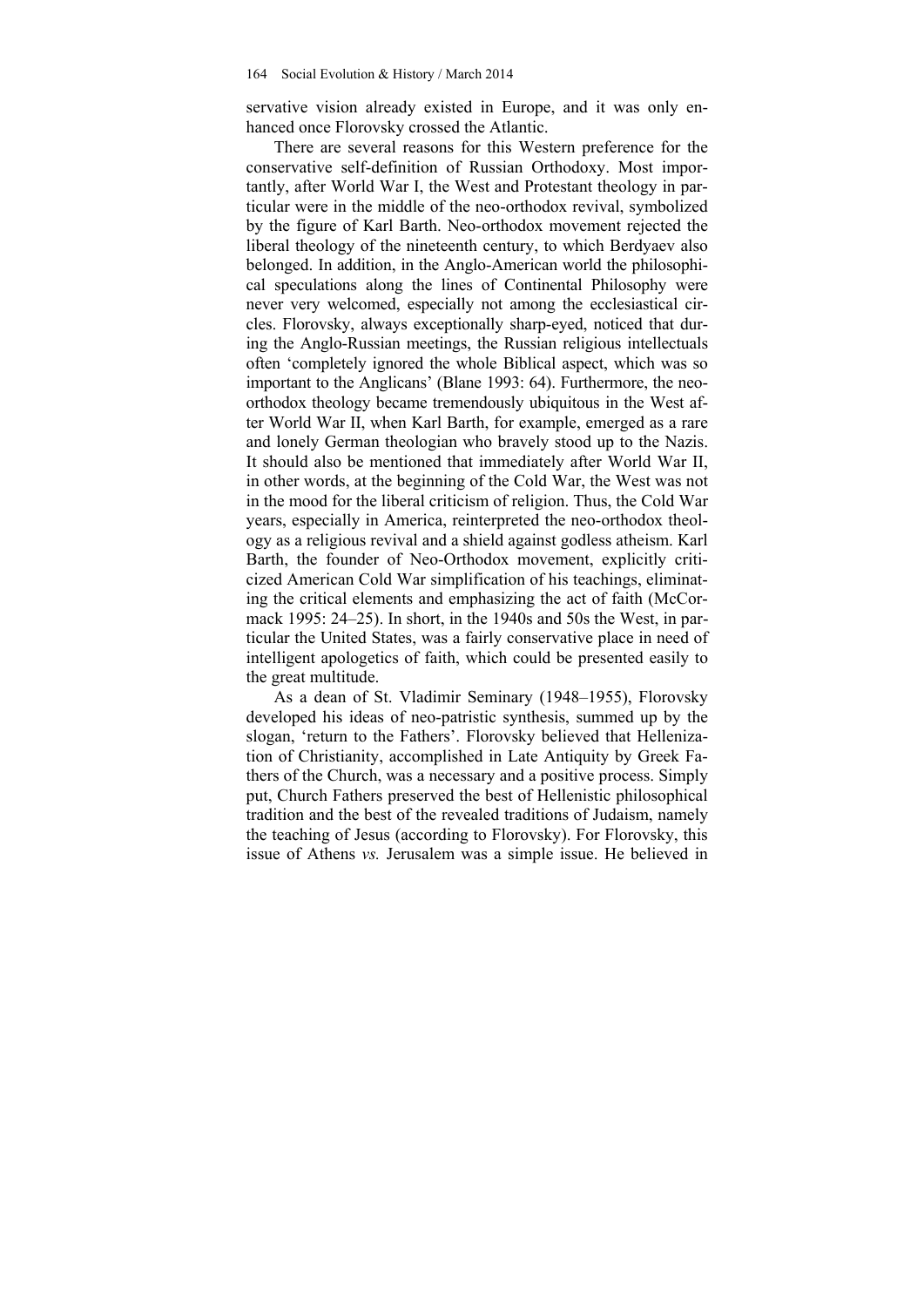the truth of Christianity, which rested on Jesus and his Church, and both the teachings of the founder and the Church were expressed in Greek. There was no contradiction there. Even the Jewish elements of the Christian tradition were mediated through the Greek language. This is the Hellenic tradition that Constantinople handed over to Russia at the time of her conversion. That tradition was gradually abandoned first during the times of the Moscow Baroque (which could also be called the Russian Renaissance) and finally jettisoned out of intellectual circles after Peter the Great. Florovsky then believed that Russia does not need a Renaissance to return to the Hellenic philosophy, Russia already had that tradition in its possession and abandoned it by mimicking the European Renaissance and the Enlightenment. The West needed to rediscover Plato during the Renaissance, but Russia already had the disciples of Plato in Gregory of Nazianz, Gregory of Nyssa, and Basil the Great and therein lies the tragedy of Russian history. This is very different from Berdayev's belief that the messianic idea in politics was the curse of Russia from the Third Rome of Ivan III to the Third International of Lenin and Stalin. Florovsky did not mind the Russian messianic tradition. Russia's tragedy was that it abandoned its own Hellenic tradition in order to find the same rationalistic and idealistic tradition in the West. Florovsky's question was very poignant, why travel to Athens by ways of Berlin and German Idealistic philosophy? Why not go through Constantinople instead?

It was not just the clarity of thought so characteristic of Florovsky that made him so popular in the Orthodox World. It was the way in which he restored dignity to the Orthodox tradition. He answered the insulting scrutiny posed by many Westerners when observing the Christian East, namely that Russia and Eastern Europe was the 'wild East' because those regions had never gone through the periods of the Renaissance and the Enlightenment (Wolff 1994: 24). Florovsky's answer was that Russia did not need to get out of the Dark Ages, since it never was in the Dark Ages of medieval Europe. It was, up until the times of Moscow Baroque and Petrine Enlightenment, firmly in the fold of Hellenic Roman civilization. It was this simple statement of equality with the West that attracted the humiliated post-communist societies to Florovsky.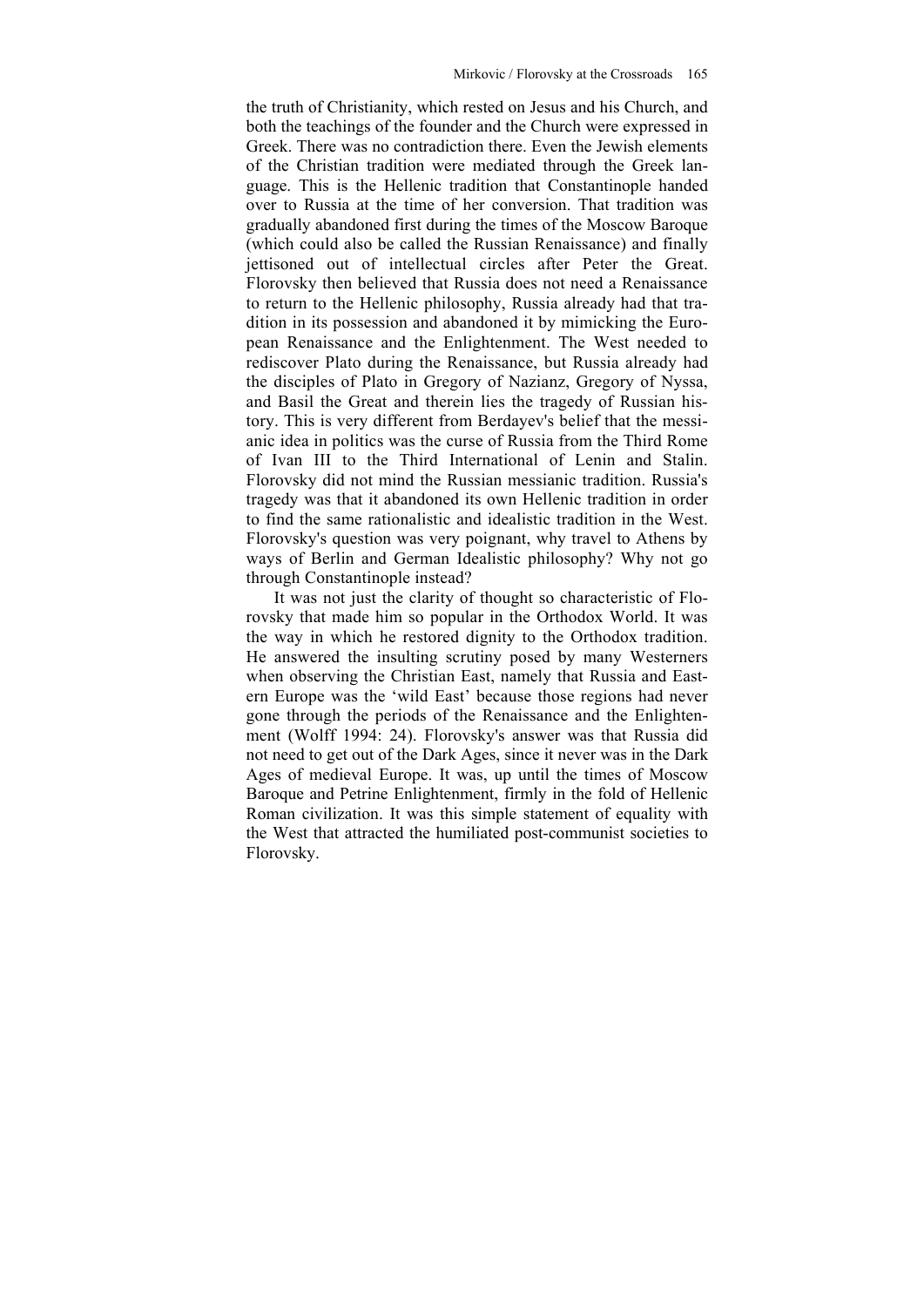After the Marxist experiment, when Russia adopted what was considered at the time one of the most progressive Western traditions and then failed as a state, many Russians felt disoriented, in particular by the stiffness of the prejudice from the West towards Russia. Michael Gorbachev pleaded for the idea of 'Common European Home' in vain. Russia was the other when it was Marxist; Russia remained the dangerous other even after the fall of Communism. It is not difficult to see why Florovsky's argument about Russia pride in its own Byzantine tradition, equal to the West, was so appealing to many after the fall of Communism. No matter how hard Russia tried to adopt the current progressive philosophy of the time, be it the Enlightenment philosophy under Peter and Catherine the Great, or Marxist philosophy under Lenin and Stalin, it always failed in Western eyes. Russia failed when implementing Western Marxism; Russia failed again when implementing the free market reforms under the instructions from Western economists. In all of these cases, the blame is never assigned to the unsound Western ideas, but to the Russian flawed implementation. In the eyes of ordinary Russians this is a clear example of Western prejudices, if not outright racism. Racial inferiority is, after all, intrinsic; it cannot be superseded by learning and Russia seemed to have learnt nothing since the times of Peter the Great. Florovsky, interestingly enough did not blame the West for these racist attitudes that often permeate Western scholarly and popular views of Russia in the way that Edward Said did. Florovsky just pointed out that it was the Russians themselves who fell into this trap, by rejecting their own Hellenic heritage and adopting the inferior Western version of the Renaissance.

Needless to say, Florovsky's ideas are nationalistic, and that is one of the reasons why they are very popular in the postcommunist Russia today. This kind of Russian patriotism is something that obviously appeals to the Russian people after the humiliating experience of the post-communist transition. However, this Russian nationalism was also the reason why Florovsky was eventually ousted from his position of the dean of St. Vladimir Seminary at Morningside Heights. It is commonly asserted that Florovsky was ousted from St. Vladimir Theological Seminary because he was too strict as a professor. Namely, Florovsky wanted to make Russians into Classical Hellenes. His insistence that all seminary students should take courses in ancient Greek language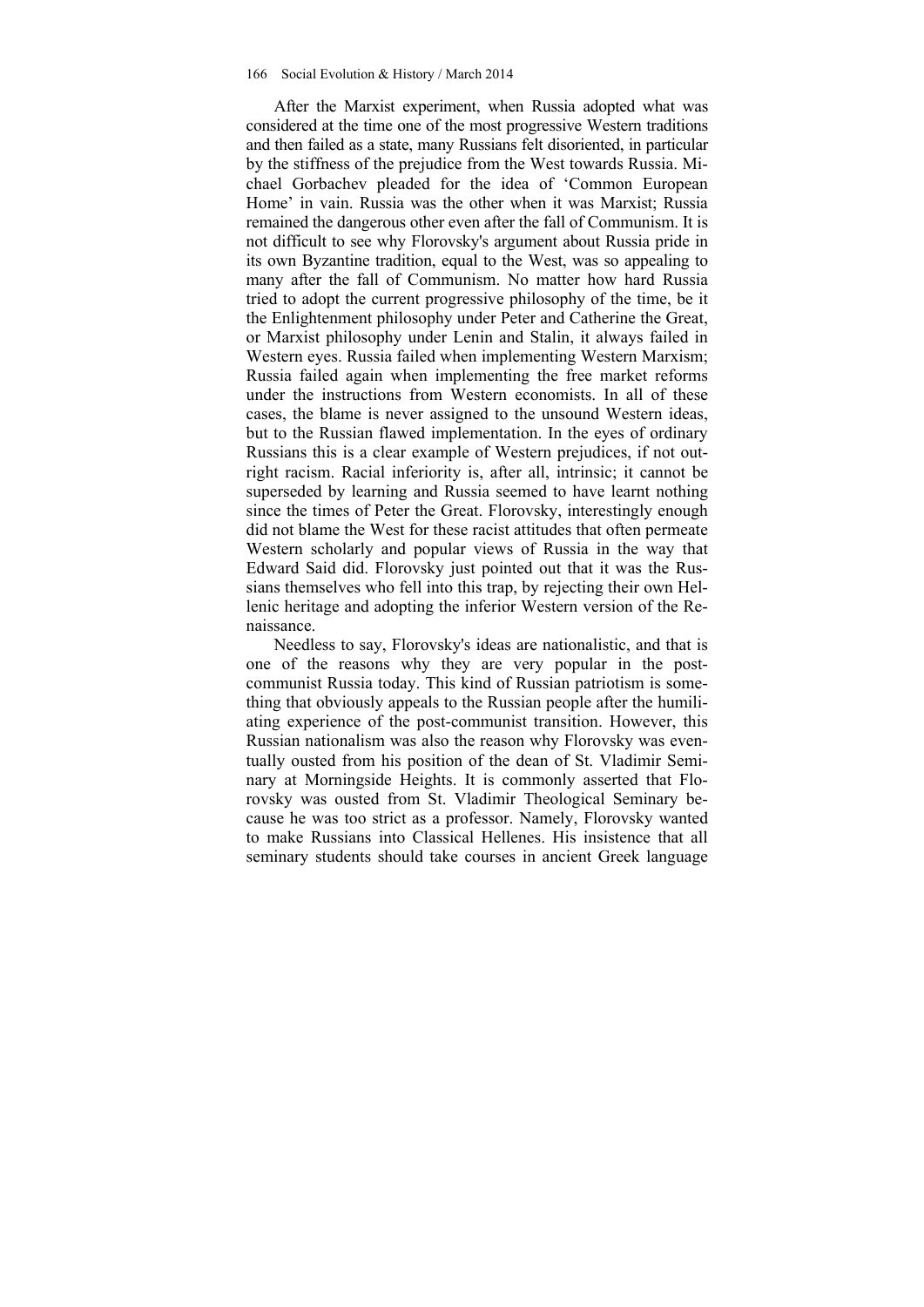became the stuff of anecdotes (Blane 1993: 95). Most seminary students at that time came from uneducated working families. They were often the first in their family to enroll in a degree granting college. It is not hard to imagine how these students reacted to the requirement to take two years of classical Greek. Ultimately, however, it was not the resentment towards the strict curriculum that brought Florovsky down from the position of the dean and founder of the seminary. He came into conflict with Henry Van Dusen, the Union Seminary President, and Reinhold Niebuhr, the foremost protestant theologian of 1950s and 60s and the creator of the influential political organization *Americans for Democratic Action*. This conflict was not direct or personal, but it was a conflict of two visions for the Orthodox Church in America and how would the Russian community fit into the assimilation process affecting all the immigrant communities. The conflict occurred within the confines of the ecumenical movement (World Council of Churches) where all participated actively, but where Van Dusen and Niebuhr were gaining ever stronger influence.

From the very beginning of his stay at Morningside Heights, Florovsky participated in the ecumenical movement where his best friend on the Protestant side was Karl Barth. After the war, Barth enjoyed unequalled prestige among the German Protestants for his principled stand during the Nazi dictatorship and his active participation in the small but significant Confessing Church in Germany. Florovsky held a similar position with regard to Communism in Russia, a man of integrity who stood up for intellectual freedoms and against the oppressive regimes. The two men were sitting together for years on the *Faith and Order Commission* of the ecumenical movement. Both Karl Barth and Georges Florovsky were interested in the doctrinal theological issues and believed that true Christian unity only could be achieved through unity of what is believed in, the unity of faith. However, these were the concerns that were important in Europe. Florovsky and Barth fought battles that had started before World War II. The reality in America changed considerably in the mid-1950s at the height of McCarthyism. Van Dusen and Reinhold Niebuhr were trying to organize a broad-based progressive political and religious coalition. That coalition was also to include various immigrant churches. The ideological basis of this coalition was not going to be the unity of faith, and the unity of liberal social action. Niebuhr was a conservative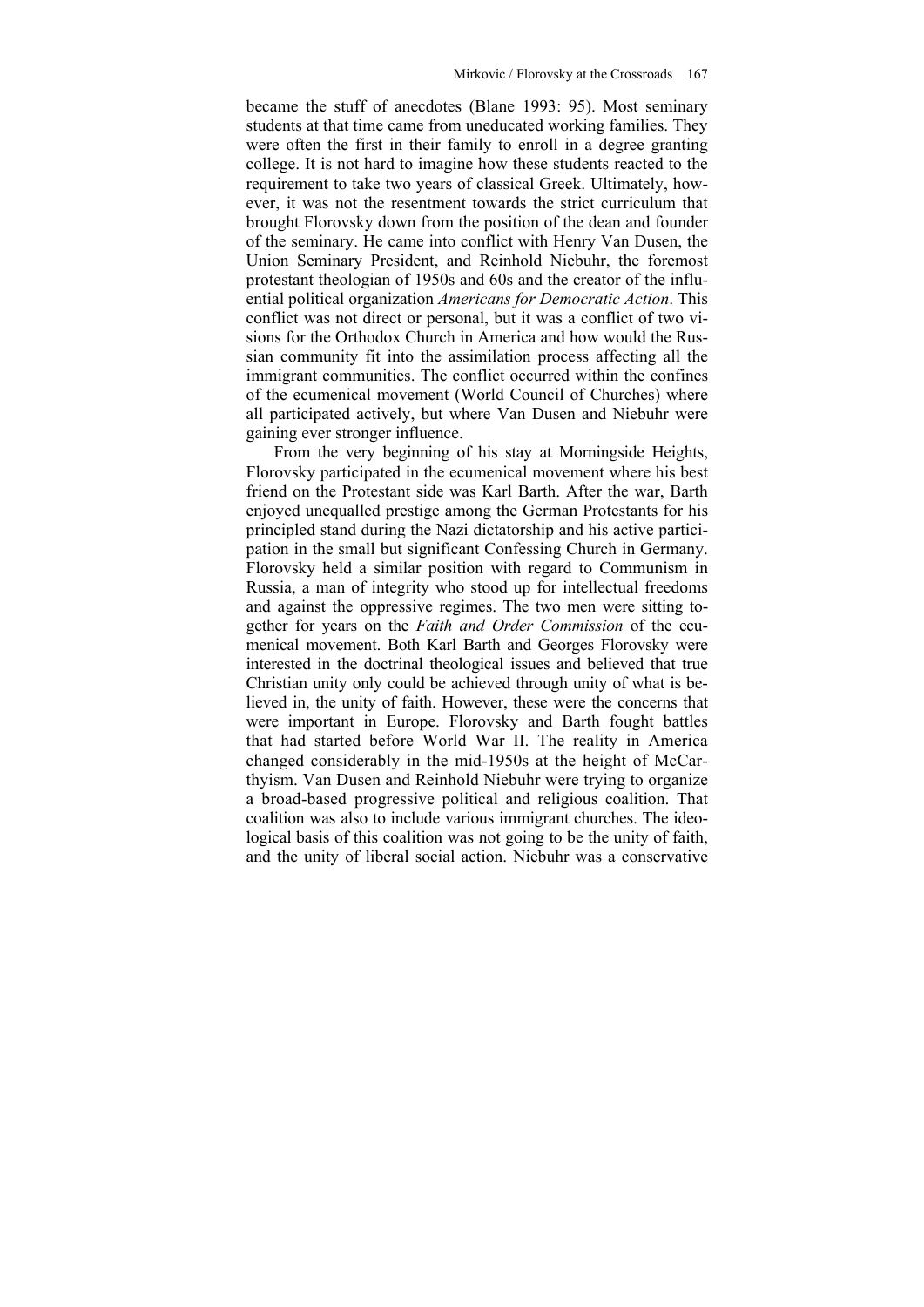democrat, espoused progressive policies, but took a firm anticommunist line in the Cold War struggles. Niebuhr famously criticized Karl Barth for being 'soft on communism' (Gorringe 1999: 220–221). Karl Barth in turn believed that Niebuhr does not understand theology (Blane 1993: 107).

Since his experience of a pastor in Detroit during World War I Niebuhr was a firm believer in the assimilation of German Protestants into the American mainstream. Now after World War II when he became the pre-eminent Protestant theologian in the country, he focused on the social gospel as the unifying idea of American Protestantism. As a member of the Justice Commission of the World Council of Churches, he had no patience for theological niceties of Florovsky or Barth. He even disliked the philosophical existentialism of Paul Tillich, his colleague at Union Theological Seminary, whom he brought from Nazi Germany to New York. For Niebuhr, sin was not an abstract theological issue, but a practical social issue. He saw the American capitalist self-centeredness as a sin and a root of social evil. The social problems were theological problems and they were to be solved by practical, decisive, political, and ultimately religious action. In a way, Niebuhr was a typical Puritan who wanted to create a society of hard working Americans, or all races and ethnicities, as an example of the shining city on the hill. According to Niebuhr, the theological differences were irrelevant; building of the Kingdom of God in America was everything. It was important that all American Christians can agree to improve their societies and thus combat sin in very practical terms. Philosophically oriented Barth, Tillich, and Florovsky thought this was another American quick fix founded on the lack of real understanding of theology. Niebuhr saw their resistance as resistance to the will of God.

Father Florovsky was not opposed to social issues and Christian action on social issues. He was not opposed to the idea of society in a way Ayn Rand was. However, for him the idea of the Orthodox Church as the historical bearer of the Hellenic spirit was a nonnegotiable category and the central point of doctrine and action that cannot be replaced by the ideology of social gospel advocated by Niebuhr. He found repugnant the assimilation of various American churches in a fuzzy communion of mainstream denominations, based on social gospel and the blurry historical theology of the author of the Serenity Prayer. The Serenity Prayer is the common name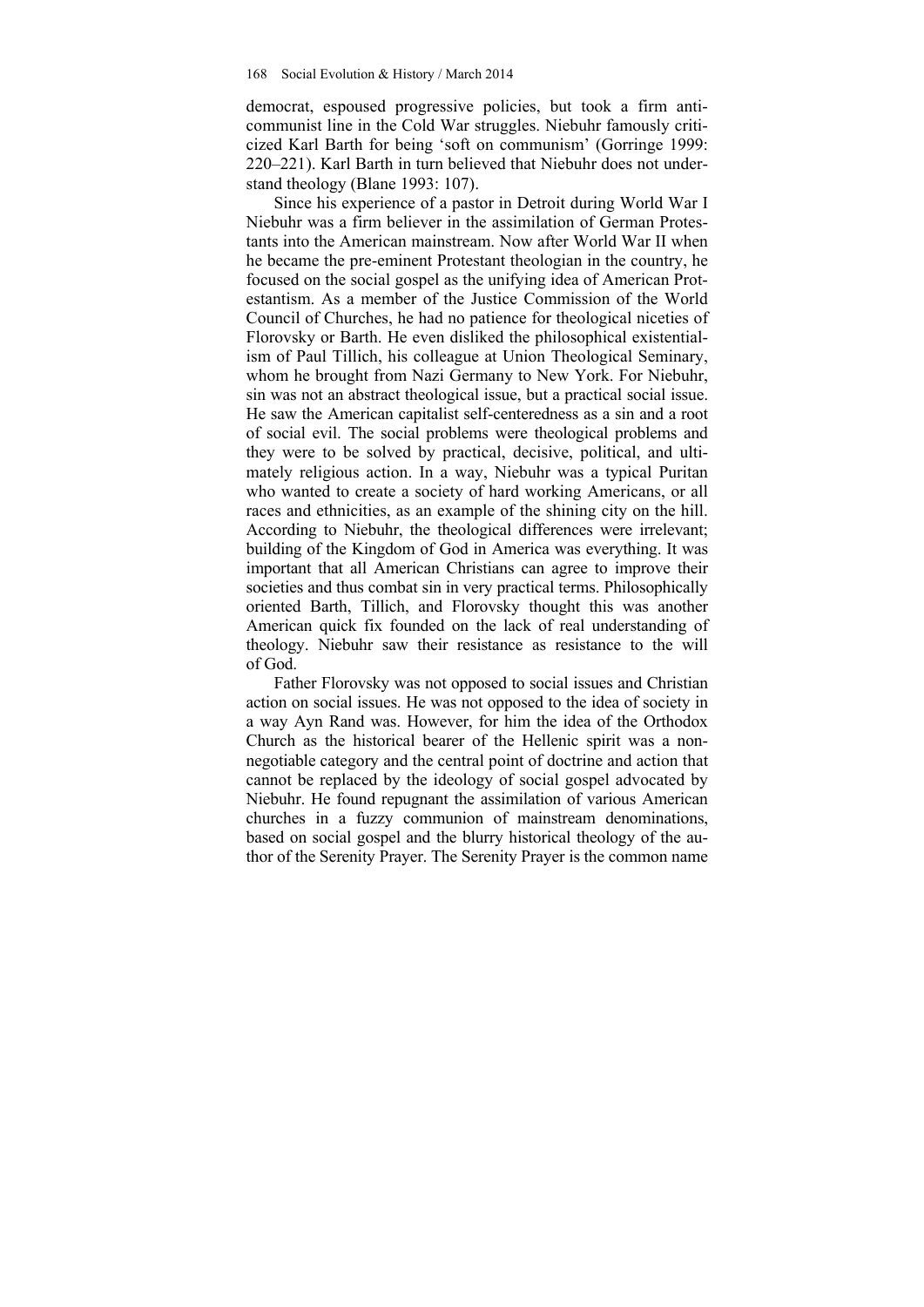for an originally untitled prayer by the American theologian Reinhold Niebuhr (1892–1971). It has been adopted by *Alcoholics Anonymous* and other twelve-step programs. The best-known form is: 'God, grant me the serenity to accept the things I cannot change, the courage to change the things I can, and wisdom to know the difference'.

From Florovsky's perspective, the Russian Orthodox community was asked to accept the latest fad in the Western theological thinking, the social gospel. This was the Russian problem since the Moscow Baroque. Florovsky believed that the Orthodox Church was the true Church, universal in its mission and that Russians must be aware of this fact and proud of its universal mission. The agreement towards Church unity must be on the basis of theological unity. In other words, the Protestant Churches should return to the Orthodox Catholic Church of the Hellenic Fathers and Ecumenical Councils. This was in clear opposition with the American practice of assimilation, where various religious groups are incorporated into the American mainstream, by accepting the main philosophical tenets of American ideology, while retaining the ethnic flavoring. In short, Florovsky wanted a Hellenic Universal Church that would incorporate occasional American convert, but whose primary focus would be to restore Russian and by extension Orthodox dignity in the world. Niebuhr wanted the immigrant churches to become American, with an occasional Russian accented sermon and the intermittent shouting of 'Gospodi Pomiluy' as a sign of the ethnic flavor. There was to be no compromise between these two positions. Florovsky clearly lost and, after being removed from the deanship at St. Vladimir, he found no place at Union Theological Seminary, where Niebuhr dominated. He moved, first to the Greek Theological Seminary in Boston and then, in 1956, to Harvard Divinity School. Tillich also followed suit, left Union Theological Seminary and settled at Harvard.

Thus, after his leaving St. Vladimir and Morningside Heights, a very important phase in the trajectory of Russian Diaspora ended. Florovsky's students, such as John Meyendorff and Alexander Schmemann, continued to pursue his call for the return to Hellenistic Christianity of Late Ancient Church Father. But neither Meyendorff nor Schmemann were blind followers of Florovsky. In the same way that Florovsky led the Russian émigré community during the Cold War period in 1950s, Meyendorff and Schmemann led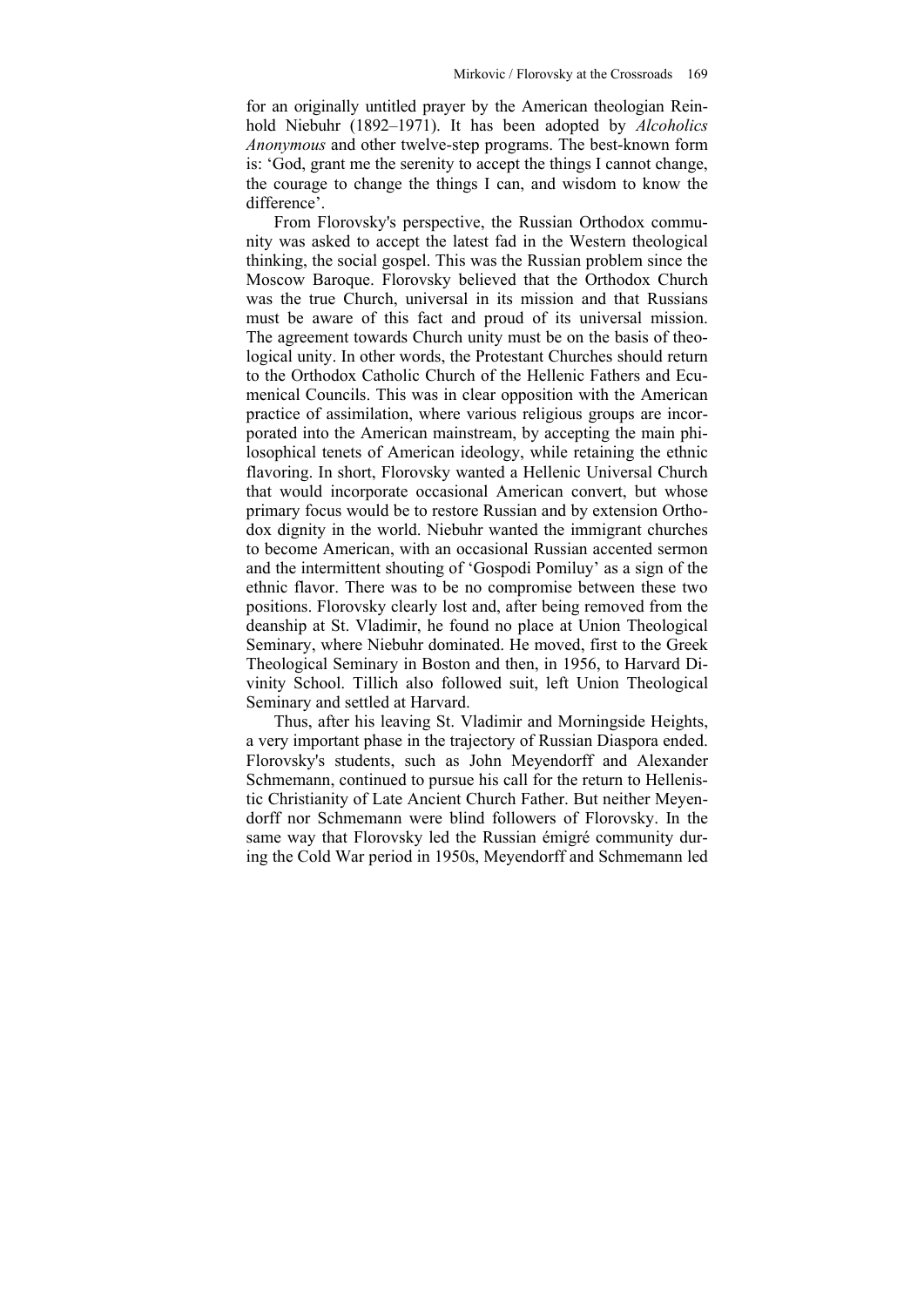the St. Vladimir Seminary through the turbulent era of the 1960s and 70s. The seminary moved out of Morningside Heights, severed its links with Union Theological Seminary, and established itself in the New York suburb of Crestwood. The move to the suburbs was very symbolic. The seminary became much more middle class American. More about the contribution of Meyendorff and Schmemann to the trajectories of Russian émigré community is to come, but here I can also say that these two men made the Russian Orthodox community in the United States more American. Florovsky did not understand that. Much like Berdyaev and Bulgakov, he was more interested in Russia than in America.

## **REFERENCES**

Alfeyev, H. B. 1999. *Orthodox Theology on the Threshold of the Twenty-First Century.* Paper at the International Scholarly Conference 'The Russian Orthodox Church from 1943 to the Present' at the Transfiguration Monastery in Bose (Italy), September 15–17*.*

Auerbach E. 2003. *Mimesis: The Representation of Reality in Western Literature.* Trans. Willard Trask. Fiftieth Anniversary Edition. Princeton, NJ: Princeton University Press.

Berdyaev, N. A. 1937. Orthodoxy and Humanity. Protoiereus Georges Florovsky. Russian Ways of Theology. *Put'* 53: 53–65. *In Russian* (Бердяев, Н. А. Ортодоксия и человечность. Прот. Георгий Флоровский. Пути русского богословия*. Путь* 53: 53–65).

Berdyaev, N. A. 1948. *The Russian Idea*. New York: The MacMillan Company.

Blane, A. 1993. *Georges Florovsky: Russian Intellectual, Orthodox Churchman.* Crestwood, NY: St. Vladimir Seminary Press.

Brown, P. 1971. *The World of Late Antiquity*. London: Thames and Hudson.

Florovsky, G. 1979 [1937]. *Ways of Russian Theology*. Belmont, MA: Northland Publishing Company.

Florovsky, G. 1961. St. Gregory Palamas and the Tradition of the Fathers. *Sobornost* 4(4): 165–176.

Florovsky, G. 1974. The Predicament of the Christian Historian. In Florovsky, G. (ed.), *The Collected Works of Georges Florovsky.* Vol. II. *Christianity and Culture* (pp. 36–37). Belmont, MA: Northland Publishing Company.